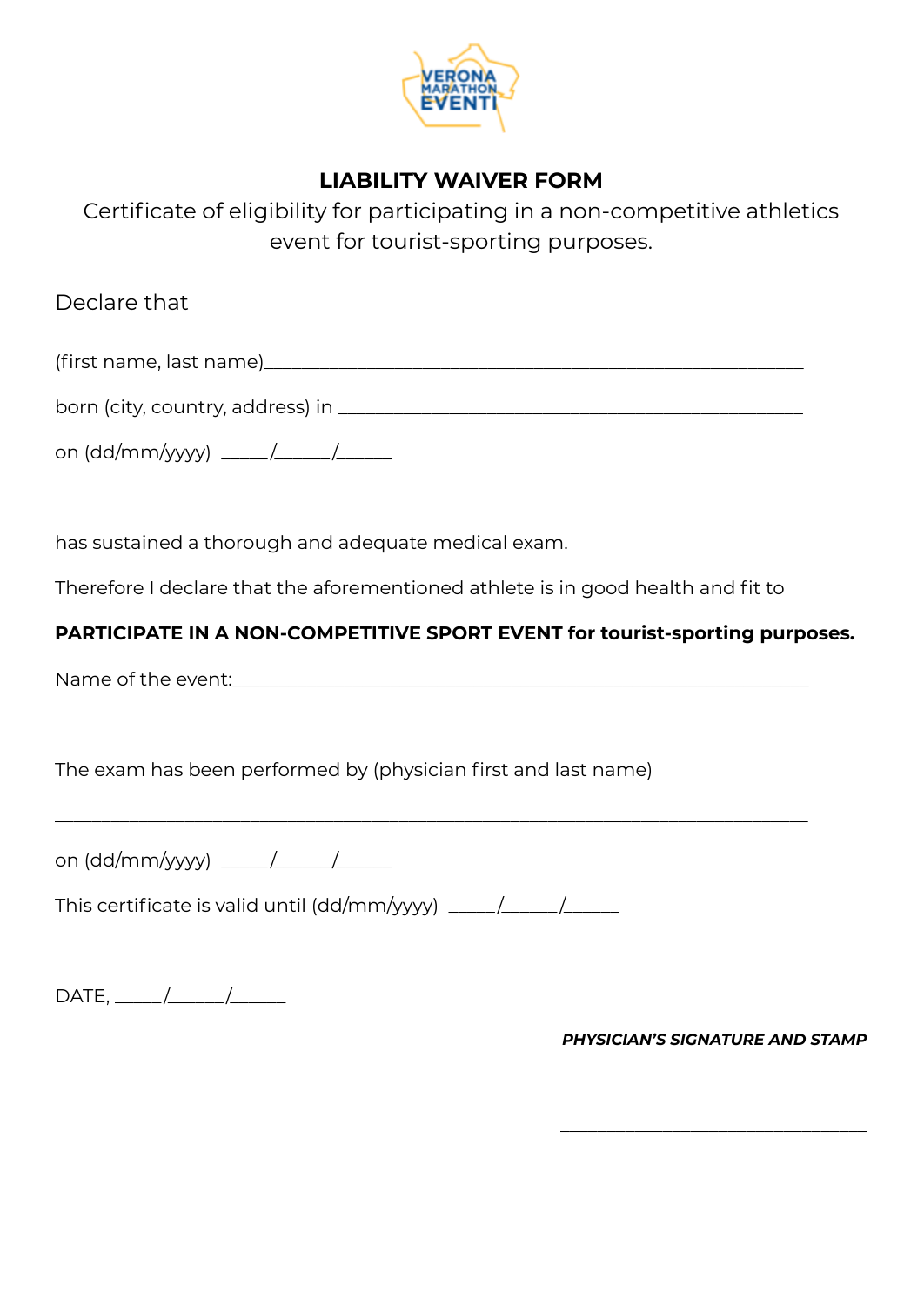

### **HEALTH CHECK LIST AND TERMS**

Please read carefully and sign here below to confirm that you agree with the following:

1) I (Participant) will pay attention to my health, keep myself in good physical condition, and train sufficiently before I participate in the race. My participation will be with self-responsibility. I will also use the pre-race Health Check list, reported below\*\*, to confirm my physical condition.

If I am not in good physical condition, I will cancel my participation in the race or pay careful attention to my condition during the race.

2) If I am injured, have an accident, or become sick during the race, I will have no objection to receive first aid. I will fill out all the medical information and emergency contact details reported on the back side of the bib number, as I know there are important details to help me in case of need.

3) Nobody will run on my behalf. If somebody should run on my behalf, I will not hold the organizers

responsible for any accident he or she may have during the race. If it should be revealed that somebody ran on my behalf, I will comply with the organizers' instructions, including cancellation of any official

commendation or entries for the Verona Marathon in future.

4) I register without any failure or deceit in my application including entry qualifications or participation time limit for this race.

5) I agree that the right to release any materials during the race, Exposport or associated event such as videos, photographs, articles, TV programs, newspapers, magazines, websites or posters and flyers for promoting the next Verona Marathon events belongs to the organizer.

6) I will enter the start area from the designated entrance gate. (It is prohibited to enter from other gates).

7) I have read the terms and conditions set forth in Marathon rules reported on the online registration form and on the website and agree to abide by them as a condition of my participation.

# **\*\*A HEALTH CHECK is required before participating in the Verona Marathon.**